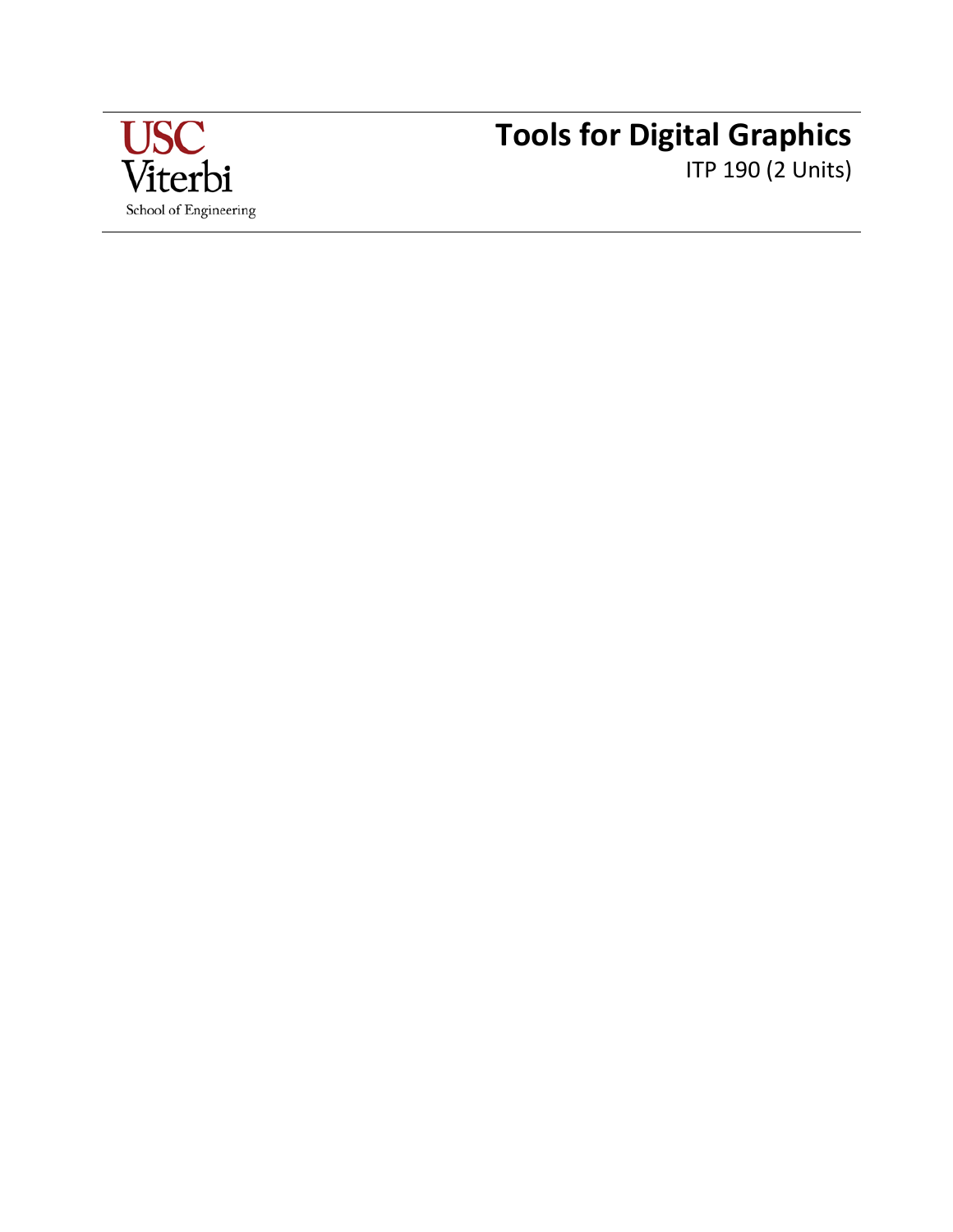| Catalogue<br><b>Description</b>           | Digital tools for image creation and editing, techniques, composition, layout, and<br>output. This course is geared towards students interested in digital photography,                                                                                                                                                                                                                                                                                                                                                                                                                                                                                                                                                                                 |  |
|-------------------------------------------|---------------------------------------------------------------------------------------------------------------------------------------------------------------------------------------------------------------------------------------------------------------------------------------------------------------------------------------------------------------------------------------------------------------------------------------------------------------------------------------------------------------------------------------------------------------------------------------------------------------------------------------------------------------------------------------------------------------------------------------------------------|--|
|                                           | image editing, web page development, professional page layout, and printing with<br>color accuracy.                                                                                                                                                                                                                                                                                                                                                                                                                                                                                                                                                                                                                                                     |  |
| Objective                                 | This course introduces industry graphic standard tools and methods for images and<br>photos, work with customary tools and advanced features, navigate in the<br>workspace by using standard and custom set-ups, artboards, work with layers and<br>masks, draw and create vector graphics, work with Type, creation of documents<br>and working with pages, understand color, and prepare images for professional<br>print and web page output.                                                                                                                                                                                                                                                                                                        |  |
|                                           | Concepts:<br>Understand and develop knowledge of the Palette Windows and Tools<br>٠<br>Create Multiple Layers to maximize flexibility of editing options<br>٠<br>Understand Channels for both Selection Tools and Color<br>٠<br>Create images using Raster Graphics<br>$\bullet$<br>Basic Fundamentals of Digital Photography<br>٠<br>Generate Masks to assist in editing capabilities<br>٠<br>Understand file types for graphics<br>$\bullet$<br><b>Create images using Vector Graphics</b><br>٠<br>Color and painting using brushes and fills<br>٠<br>Applying affects<br>$\bullet$<br>Use Filters to enhance digital images and assist in advance composites<br>٠<br>Work with Typography and develop methods for creation and<br>٠<br>customization |  |
|                                           | Finalize output in either web or pre-press output<br>٠                                                                                                                                                                                                                                                                                                                                                                                                                                                                                                                                                                                                                                                                                                  |  |
| <b>Prerequisites</b><br><b>Instructor</b> | None<br>Lance S. Winkel                                                                                                                                                                                                                                                                                                                                                                                                                                                                                                                                                                                                                                                                                                                                 |  |
|                                           | E-mail: winkel@usc.edu<br>Tel: 213/740.9959<br>Office: OHE 530 H<br>Office Hours:<br>Tuesdays / Thursdays 8am-9:30am and 1-2:30pm in OHE 530 H.<br>Other times by appointment.<br>M/W/F by email                                                                                                                                                                                                                                                                                                                                                                                                                                                                                                                                                        |  |
| <b>Hours</b>                              | 3 hours / week                                                                                                                                                                                                                                                                                                                                                                                                                                                                                                                                                                                                                                                                                                                                          |  |
| <b>Course Structure</b>                   | There are twelve (12) weekly assignments.<br>٠<br>There are three (3) larger capstone projects which will require physical<br>$\bullet$<br>hardcopy submission in class. These are due in-class Week 4 (9/11), Week 8<br>(10/9), and Week 12 (11/6).<br>There will be a midterm exam Week 7<br>٠<br>There will be final exam during the Final Exam session determined by the<br>$\bullet$<br>Final Exam schedule. 4:30-6:30pm Tuesday December 11, 2018.                                                                                                                                                                                                                                                                                                |  |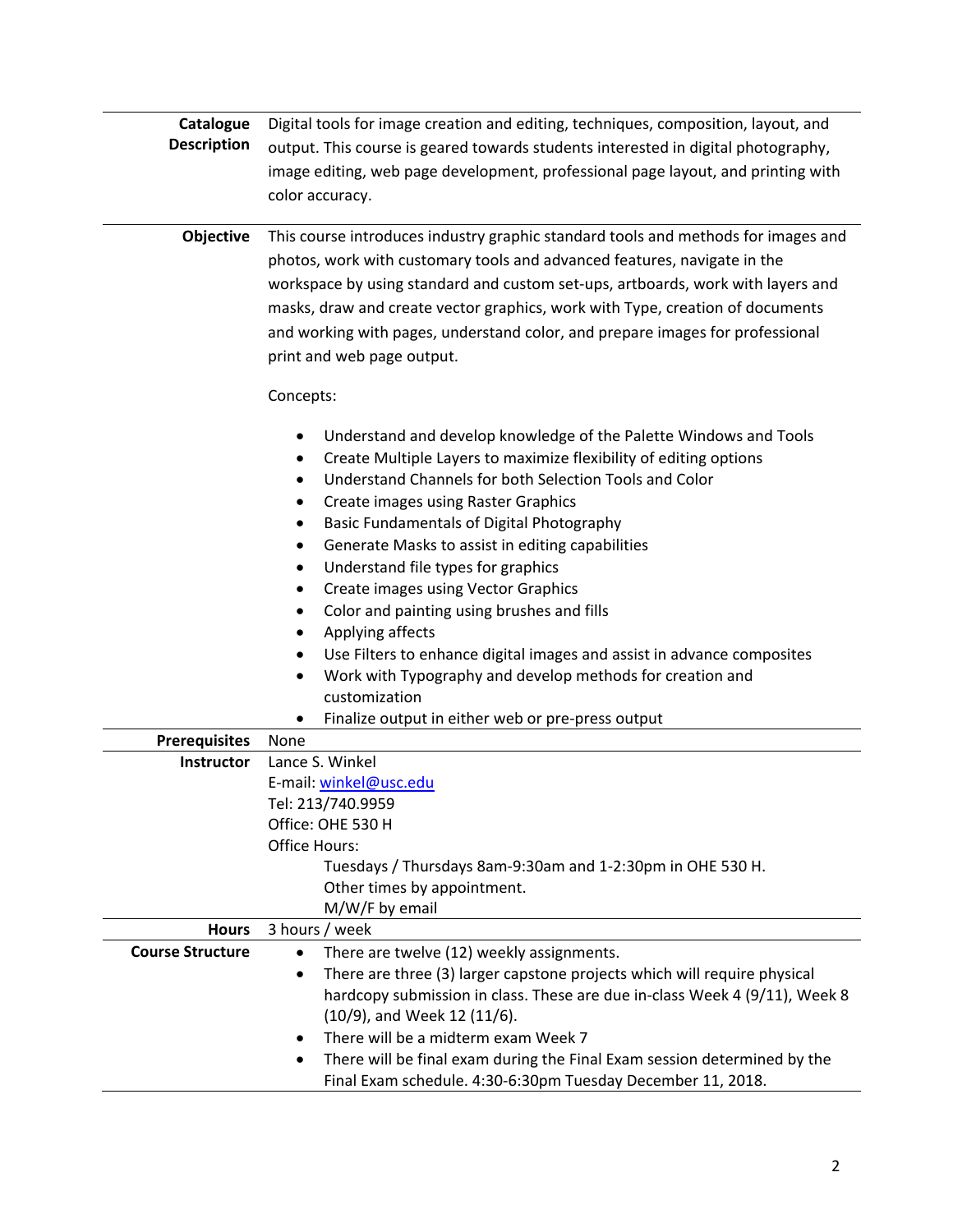# **Textbook(s)** Slides available on Blackboard.usc.edu

Linda.com tutorials and other learning resources where applicable

Required:

- Adobe Photoshop CC Classroom in a Book (2017 release). Adobe Press, Adobe Systems Incorporated. ISBN-13: 978-0-13-466345-6
- Recommended:
	- Adobe Illustrator CC Classroom in a Book (2017 release). Adobe Press, Adobe Systems Incorporated. ISBN-13: 978-0-13-466344-9
	- Adobe InDesign CC Classroom in a Book (2017 release). Adobe Press, Adobe Systems Incorporated. ISBN-13: 978-0-13-466409-5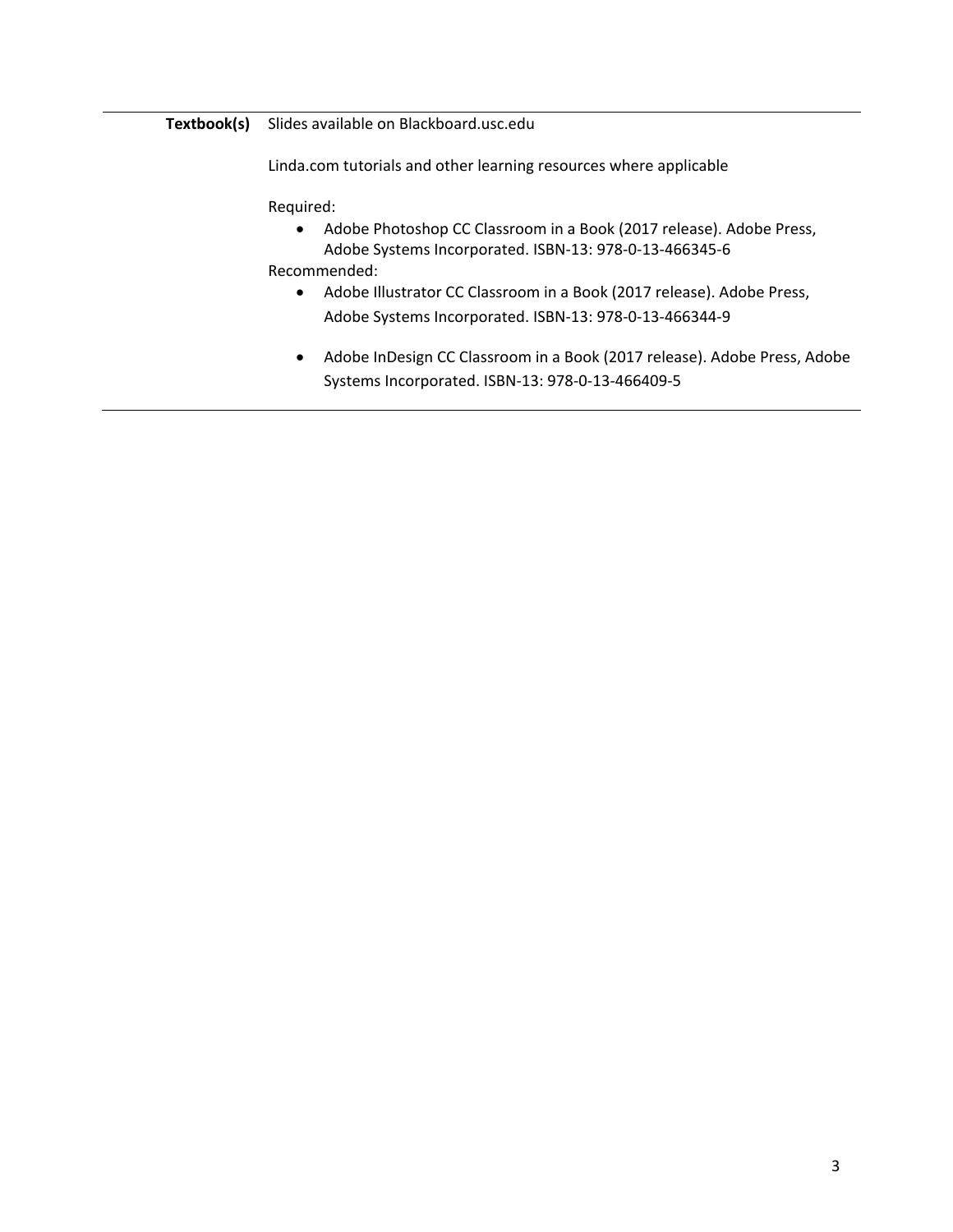| Grading              | The course is graded with the following weights:                                                                                                                       |                                                                                        |  |
|----------------------|------------------------------------------------------------------------------------------------------------------------------------------------------------------------|----------------------------------------------------------------------------------------|--|
|                      | <b>Weekly Assignments</b>                                                                                                                                              | 30%                                                                                    |  |
|                      | Midterm Exam                                                                                                                                                           | 10%                                                                                    |  |
|                      | Project 1 (Due 9/11)                                                                                                                                                   | 10%                                                                                    |  |
|                      | Project 2 (Due 10/9)                                                                                                                                                   | 10%                                                                                    |  |
|                      | Project 3 (Due 11/6)                                                                                                                                                   | 10%                                                                                    |  |
|                      | Attendance / Punctuality / Participation                                                                                                                               | 10%                                                                                    |  |
|                      | <b>Final Exam</b>                                                                                                                                                      | 20%                                                                                    |  |
|                      | <b>TOTAL POSSIBLE</b>                                                                                                                                                  | 100%                                                                                   |  |
| <b>Grading Scale</b> | Letter grades will be assigned according to the following scale:                                                                                                       |                                                                                        |  |
|                      | $93%+$<br>Α                                                                                                                                                            |                                                                                        |  |
|                      | 90-92%<br>A-                                                                                                                                                           |                                                                                        |  |
|                      | 87-89%<br>B+                                                                                                                                                           |                                                                                        |  |
|                      | 83-86%<br>B                                                                                                                                                            |                                                                                        |  |
|                      | 80-82%<br>B-                                                                                                                                                           |                                                                                        |  |
|                      | 77-79%<br>C+                                                                                                                                                           |                                                                                        |  |
|                      | 73-76%<br>C                                                                                                                                                            |                                                                                        |  |
|                      | 70-72%<br>$C-$                                                                                                                                                         |                                                                                        |  |
|                      | 69<br>D+                                                                                                                                                               |                                                                                        |  |
|                      | 67-68<br>D                                                                                                                                                             |                                                                                        |  |
|                      | 66<br>D-                                                                                                                                                               |                                                                                        |  |
|                      | 65 and below<br>F                                                                                                                                                      |                                                                                        |  |
|                      |                                                                                                                                                                        |                                                                                        |  |
|                      | Half percentage points will be rounded up to the next whole percentage. So for<br>instance, 89.5% is an A-, but 89.4% is a B+.                                         |                                                                                        |  |
| <b>Homework</b>      |                                                                                                                                                                        |                                                                                        |  |
|                      | There will be approximately 12 assignments. Assignments will be assigned in class<br>and must be completed before the start of the following lecture/lab session and   |                                                                                        |  |
|                      | submitted via Blackboard.                                                                                                                                              |                                                                                        |  |
|                      |                                                                                                                                                                        |                                                                                        |  |
|                      |                                                                                                                                                                        |                                                                                        |  |
|                      | There will be 3 projects assigned throughout the semester which will require<br>specific output to both digital and hard copy print press. Each project will be graded |                                                                                        |  |
|                      |                                                                                                                                                                        |                                                                                        |  |
|                      | based on the tools and methods outlined for each project. Grading will be based on<br>40% conceptual, 30% design, and 30% completion. Due dates are Week 4, Week 8,    |                                                                                        |  |
|                      | and Week 12.                                                                                                                                                           |                                                                                        |  |
|                      |                                                                                                                                                                        |                                                                                        |  |
|                      | Assignments are accepted late with a penalty of 10% per day. This penalty applies                                                                                      |                                                                                        |  |
|                      |                                                                                                                                                                        | immediately after the deadline. It is the responsibility of the student to contact the |  |
|                      | grader when posting late work.                                                                                                                                         |                                                                                        |  |
| <b>Policies</b>      | Students are expected to:                                                                                                                                              |                                                                                        |  |
|                      | Attend and participate in lecture discussions and critiques<br>$\bullet$                                                                                               |                                                                                        |  |
|                      | Attend and complete weekly Assignments<br>$\bullet$                                                                                                                    |                                                                                        |  |
|                      |                                                                                                                                                                        |                                                                                        |  |
|                      | Attend and complete exams                                                                                                                                              |                                                                                        |  |
|                      |                                                                                                                                                                        | Students are responsible for completing assignments and labs by stated deadlines.      |  |
|                      | Most assignments will be uploaded to the course's Blackboard.usc.edu site.                                                                                             |                                                                                        |  |
|                      |                                                                                                                                                                        | Make-up policy for exams: To make up for a missed exam, the student must provide       |  |
|                      | a satisfactory reason (as determined by the instructor) along with proper                                                                                              |                                                                                        |  |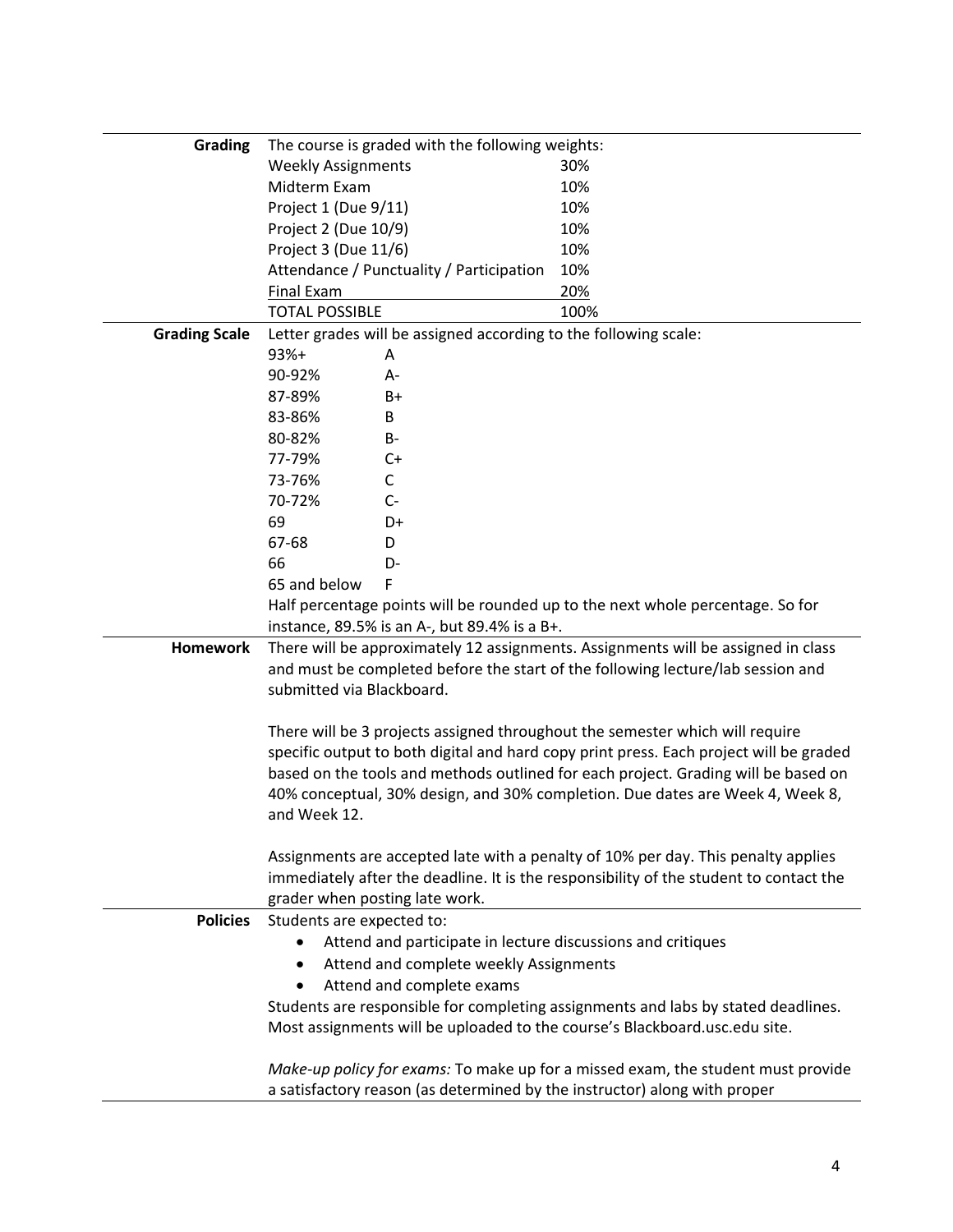documentation. Make-up exams are generally only offered in emergency situations.

Before logging off a computer, students must ensure that they have saved any work to either a USB drive or a service such as Dropbox. Any work saved to the computer will be erased after restarting the computer. ITP is not responsible for any work lost.

ITP offers Open Lab use for all students enrolled in ITP classes. These open labs are held beginning the second week of classes through the last week of classes. Hours are listed at: [http://itp.usc.edu/labs/.](http://itp.usc.edu/labs/)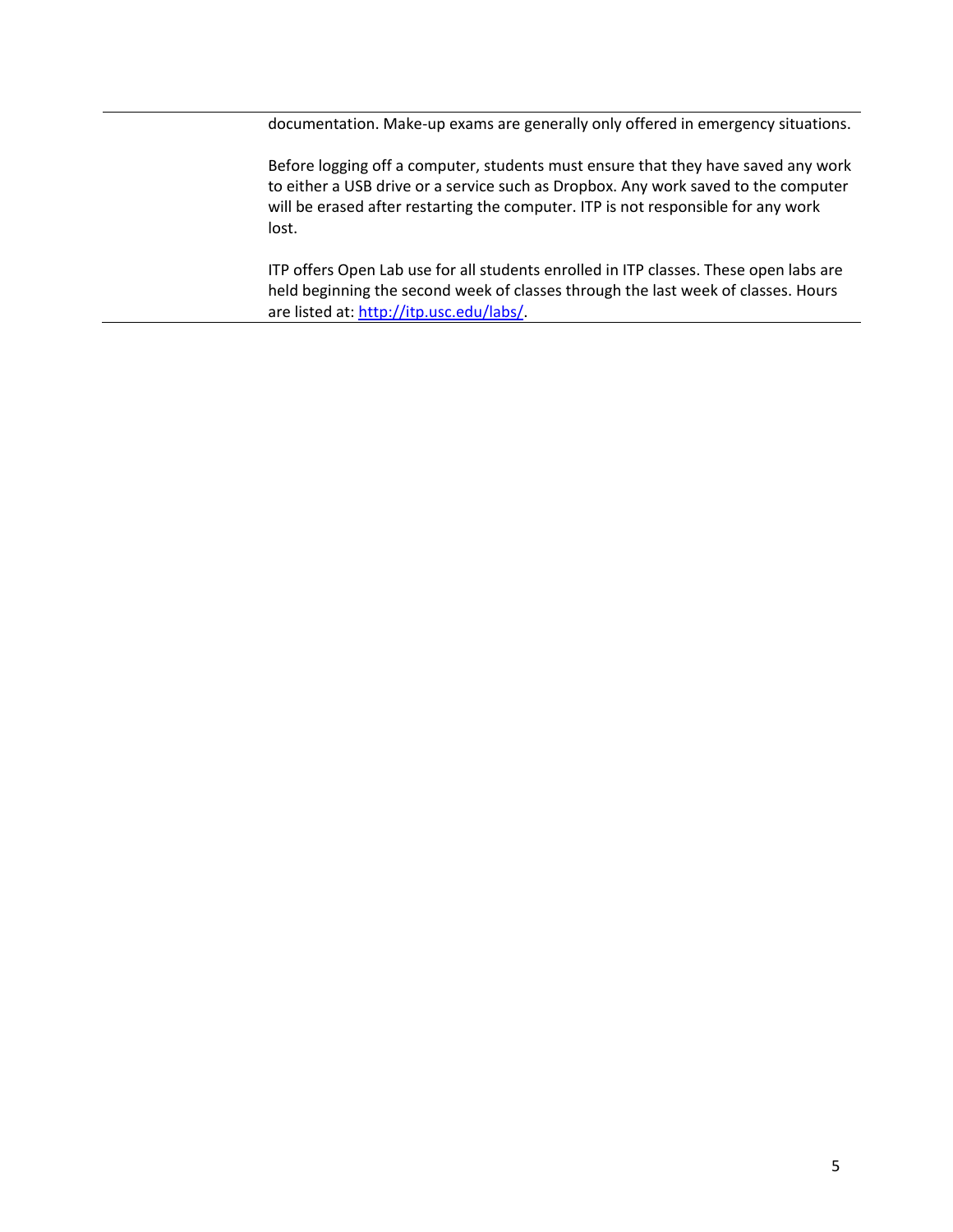# **Statement on Academic Conduct and Support Systems Academic Conduct**

Plagiarism – presenting someone else's ideas as your own, either verbatim or recast in your own words – is a serious academic offense with serious consequences. Please familiarize yourself with the discussion of plagiarism in *SCampus* in Section 11, *Behavior Violating University Standards* [https://scampus.usc.edu/1100](https://scampus.usc.edu/1100-behavior-violating-university-standards-and-appropriate-sanctions/) [behavior-violating-university-standards-and-appropriate-sanctions/.](https://scampus.usc.edu/1100-behavior-violating-university-standards-and-appropriate-sanctions/) Other forms of academic dishonesty are equally unacceptable. See additional information in *SCampus* and university policies on scientific misconduct, [http://policy.usc.edu/scientific-misconduct/.](http://policy.usc.edu/scientific-misconduct/)

Discrimination, sexual assault, and harassment are not tolerated by the university. You are encouraged to report any incidents to the *Office of Equity and Diversity*  <http://equity.usc.edu/> or to the *Department of Public Safety*  [http://capsnet.usc.edu/department/department-public-safety/online](http://capsnet.usc.edu/department/department-public-safety/online-forms/contact-us)[forms/contact-us.](http://capsnet.usc.edu/department/department-public-safety/online-forms/contact-us) This is important for the safety whole USC community. Another member of the university community – such as a friend, classmate, advisor, or faculty member – can help initiate the report, or can initiate the report on behalf of another person. *The Center for Women and Men* [http://www.usc.edu/student](http://www.usc.edu/student-affairs/cwm/)[affairs/cwm/](http://www.usc.edu/student-affairs/cwm/) provides 24/7 confidential support, and the sexual assault resource center webpage [sarc.usc.edu](http://sarc.usc.edu/) describes reporting options and other resources.

# **Support Systems**

|                   | A number of USC's schools provide support for students who need help with               |  |  |
|-------------------|-----------------------------------------------------------------------------------------|--|--|
|                   | scholarly writing. Check with your advisor or program staff to find out more.           |  |  |
|                   | Students whose primary language is not English should check with the American           |  |  |
|                   | Language Institute http://dornsife.usc.edu/ali, which sponsors courses and              |  |  |
|                   | workshops specifically for international graduate students. The Office of Disability    |  |  |
|                   | Services and Programs                                                                   |  |  |
|                   | http://sait.usc.edu/academicsupport/centerprograms/dsp/home_index.html                  |  |  |
|                   | provides certification for students with disabilities and helps arrange the relevant    |  |  |
|                   | accommodations. If an officially declared emergency makes travel to campus              |  |  |
|                   | infeasible, USC Emergency Information http://emergency.usc.edu/ will provide            |  |  |
|                   | safety and other updates, including ways in which instruction will be continued by      |  |  |
|                   | means of blackboard, teleconferencing, and other technology.                            |  |  |
| A Further Note on | In this class, all homework submissions will be compared with current, previous,        |  |  |
| Plagiarism        | and future students' submissions using MOSS, which is a code plagiarism                 |  |  |
|                   | identification program. If your code significantly matches another student's            |  |  |
|                   | submission, you will be reported to SJACS with the recommended penalty of an F in       |  |  |
|                   | the course.                                                                             |  |  |
|                   | It is okay to discuss solutions to specific problems with other students, but it is not |  |  |
|                   | okay to look through another student's code or appropriate their scene data or          |  |  |
|                   | imagery. It does not matter if this material is online or from a student you know, it   |  |  |
|                   | is cheating. Do not share your materials with anyone else in this or a future section   |  |  |
|                   | of the course, as allowing someone else to copy your work carries the same penalty      |  |  |
|                   | as you copying the work yourself.                                                       |  |  |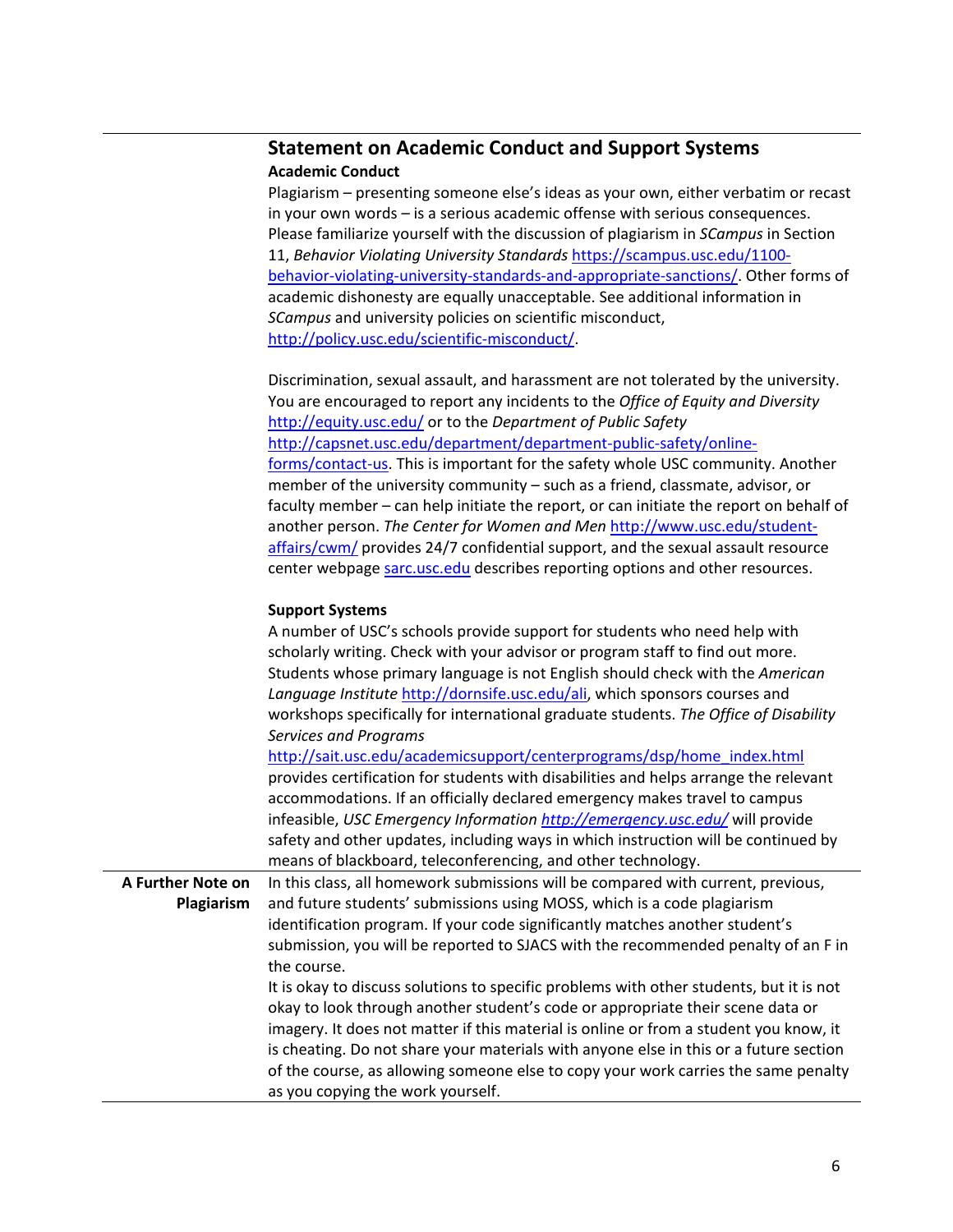# **Tools for Digital Graphics ITP-190 (2 units) Course Outline**

*Subject to change throughout the semester*

# **Week 1 – Introduction. Tool Palette and Interface**

- Class Requirements and Personal Information
- Operating Systems & Terms
- Tool Palette
- Painting and Editing
- Custom Brushes

# **Reading:**

Lesson 1: Getting to Know the Work Area

#### **Assignment:**

Weekly Assignment #1- Brush assignment utilizing a standard, loaded, and custom brush. Due 9/4

#### **Week 2 – Selection Techniques**

- Making selections
- Tool Palette Selection Tools
- Modifying Selections

# **Reading:**

Lesson 3: Working with Selections

#### **Assignment:**

Weekly Assignment #2- Create complex selections from the various selection tools. Due 9/11

## **Week 3 – Basic Photo Corrections**

- Rotating, Scaling, and Distorting with Transformations
- Feathering and Info Palette
- Understand Resolution
- Touch up Tools

# **Reading:**

Lesson 2: Basic Photo Corrections

#### **Assignment:**

Weekly Assignment #3- Use techniques in lecture to touch up an existing photo utilizing the adjustment tools and re-touch tools. Due 9/18

Project #1- Create a high-resolution image (300dpi) 8x10 with the brush, selection, and color tools. You will create the image by sketching/drawing using only the brush tool. This project will require a printed hard copy mounted on foam board for presentation.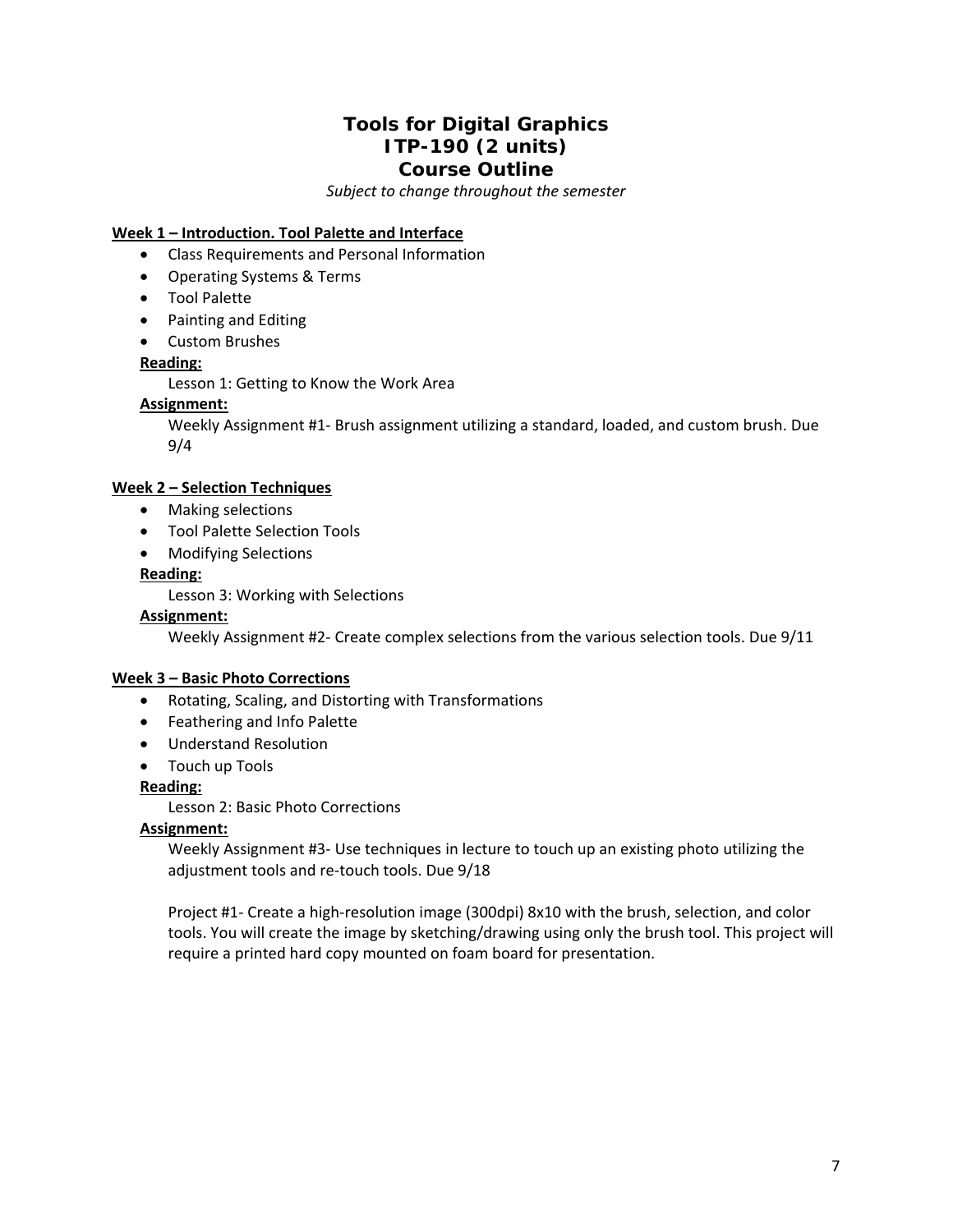#### **Week 4 – Layers**

- Using Multiple Layers
- Composition effects
- Re-arranging and stacking order
- Layer effects

# **Reading:**

Lesson 4: Layer Basics

# **Assignment:**

Weekly Assignment #4- Create a tourist postcard for a city of your choice with various images, layer effects, and type. Due 9/25

# **Week 5 – Digital Photography Techniques/ Digital Raw Photo Processing**

- Basic Digital Photography
	- o Understanding the pyramidal relationship of optical image capture: ISO, F-Stop, and Shutter Speed
	- o Setting up a camera for shooting
	- o Metadata
	- o When to flash and not to flash
	- o Bracketing
	- o White balance
- Do's and Don'ts before you snap that Photo
- Using Raw Images in Photoshop
- Understanding HDRI, and when and where to use it.
- **Reading:**

Lesson 5: Correcting and Enhancing Digital

#### **Assignment:**

Weekly Assignment #5- Use the digital photography tools to create a "bulb" or night time shot utilizing a slow shutter speed on your camera. Due 10/2

#### **Week 6 – Digital Post Processing and Data Management (BONUS CONTENT)**

- Why Adobe Bridge is so useful
- Advanced use of Metadata
- Naming and cataloging digital images
- Multi-camera shooting
- Managing clients
- **Reading:**

TBD

#### **Assignment:**

TBD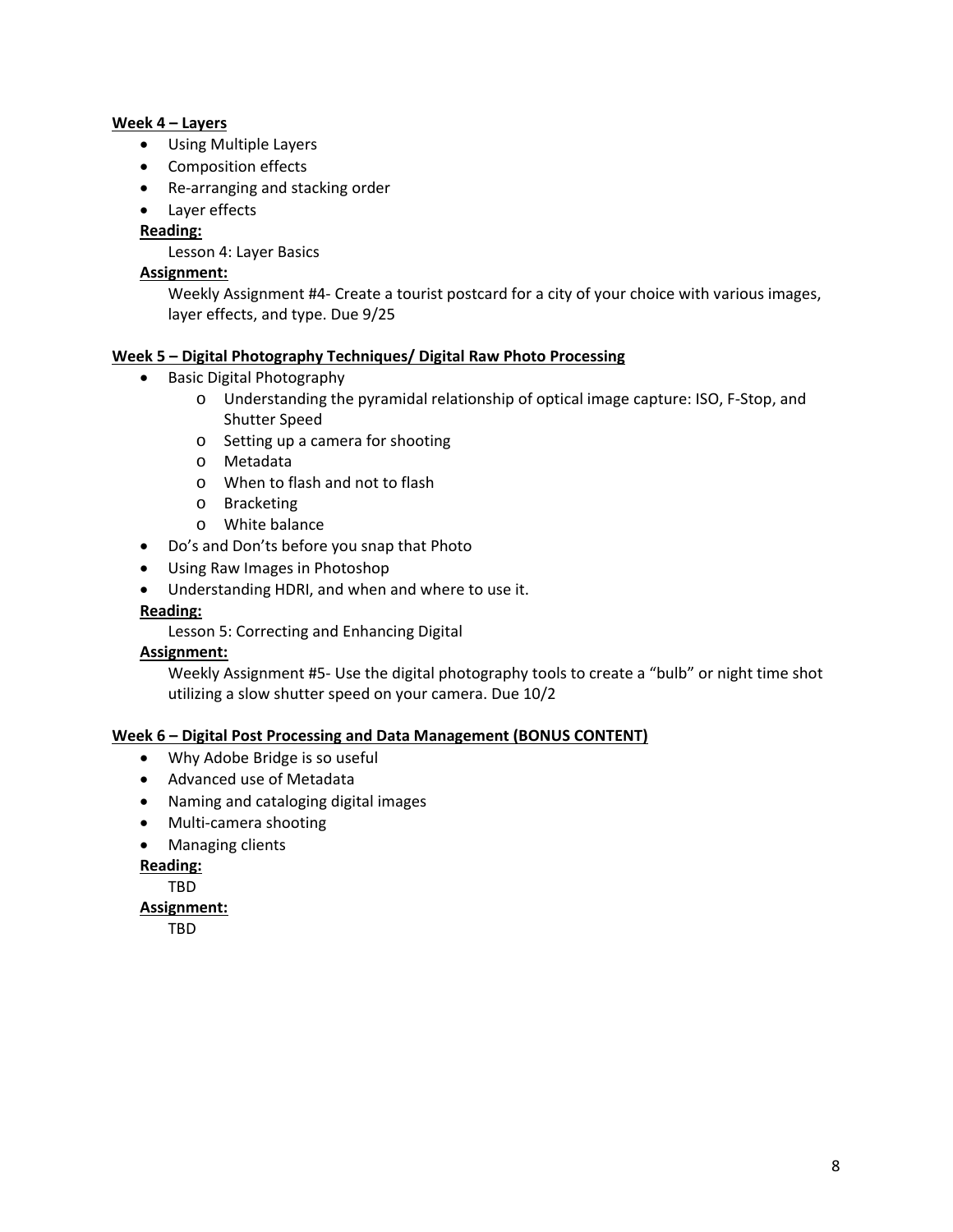## **Week 7 – Graphics for 3D, Games, Entertainment, Animation, and Effects (BONUS CONTENT!)**

- Using 3D scene data for perspective capture
- Storyboarding from a photographic image plate
- Texture painting for 3D assets

**Reading:**

TBD

# **Assignment:**

TBD

# **Week 8 – MIDTERM**

The midterm will cover Weeks 1-6.

#### **Week 9 – Using Layers Using Masks and Channels**

- Using Quick Mask
- Saving Selections
- Understand Color Channel vs. Channel Mask
- Layer Mask
- Clipping Mask
- **Reading:**

Lesson 6: Masks and Channels

#### **Assignment:**

Weekly Assignment #6- Create a digital book cover utilizing advanced layer tools as layer masks and layer adjustments. Due 10/23

Project #2-The theme is "Metaphoric Landscape" to create an image utilizing the tools learned from this point of the semester. Requires using at least one original photo. 300 dpi 8x10 printed output is required.

#### **Week 10 – Design Using Typography / Intro to Adobe Illustrator**

- Create image composition
- Using Type with layers
- Advanced Type palette features
- Creating Point Type (AI)
- Creating Area Type (AI)
- Working with Types on Paths (AI)

#### **Reading:**

Lesson 7: Typographic Design (PS)

Lesson 7: Working With Type (AI)

#### **Assignment:**

Weekly Assignment #7- Create your own bottle label utilizing the type and vector tools. Due 10/30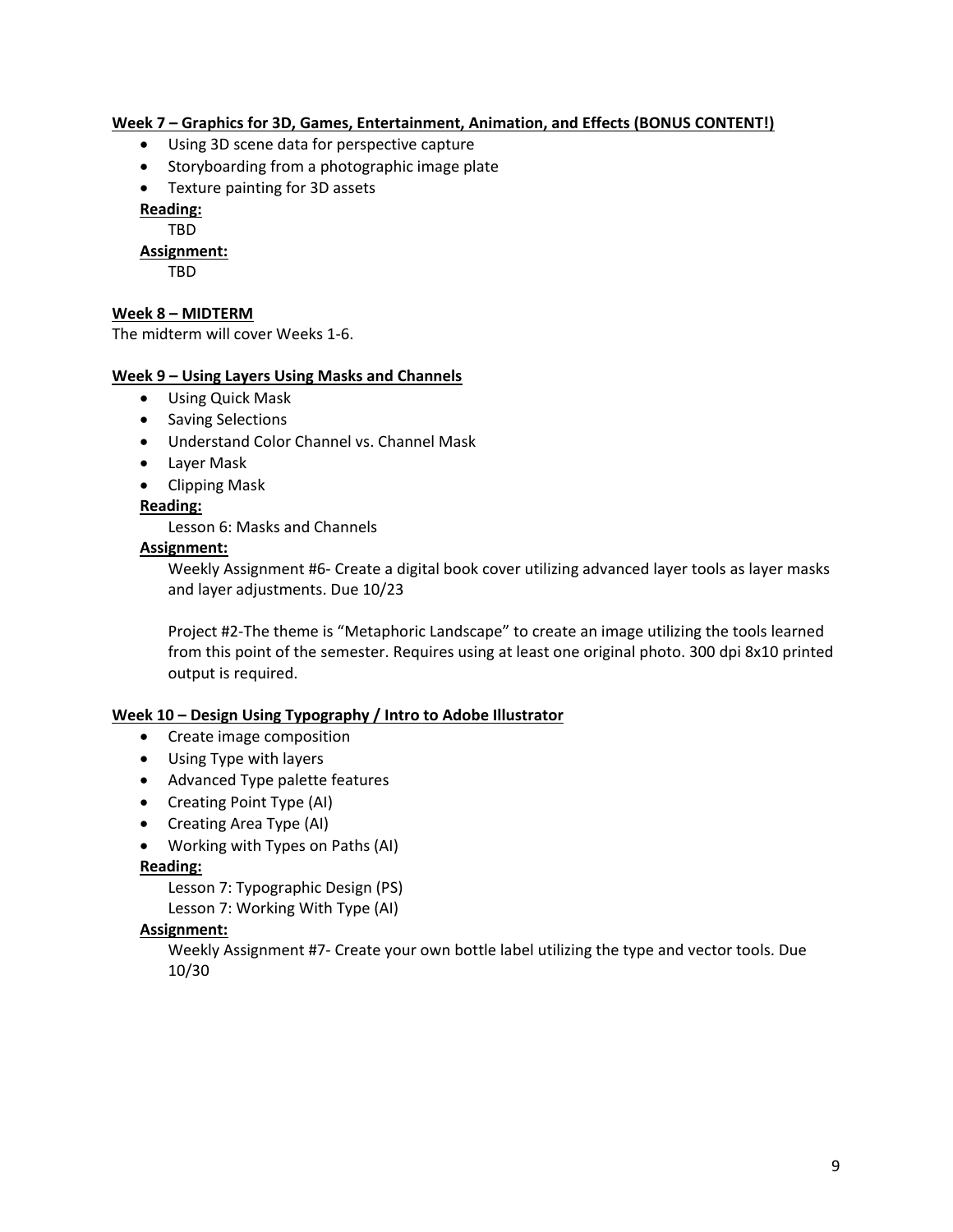#### **Week 11 – Integrating Vector Graphics**

- Shape Tools
- Pen Tools & Selection Tools
- Paths and Clipping Paths
- Importing and exporting AI Vector Graphics

#### **Reading:**

Lesson 8: Vector drawing techniques

Lesson 5: Drawing with the Pen and Pencil Tools (AI)

#### **Assignment:**

Weekly Assignment #8- Create a posterized 8x10 image by using both Photoshop and Illustrator raster and vector tools. Due 11/6

#### **Week 12 – Color and Painting (Adobe Illustrator)**

- Working with color
- Adjusting colors
- Painting with Patterns
- Working with Live Paint

#### **Reading:**

Lesson 6: Color and Painting (AI)

#### **Assignment:**

Weekly Assignment #9- Use a photo and convert to paths. Use painting brushes and tools to recolor image. Due 11/13

#### **Week 13 – Complex Effects Using Layers / Introduction to Adobe InDesign**

- Adjustment Layers
- Vanishing Point 3-D effects
- Merge and stamp layers
- Documents and Pages (ID)
- Placing Text and Graphics (ID)

#### **Reading:**

Lesson 9: Advanced Compositing

Lesson 3: Setting up a Document and working with Pages (ID)

#### **Assignment:**

Weekly Assignment #10 – Magazine cover Part 1- Create a magazine cover using Photoshop for images to export. Due 11/20

Project #3- Create a t-shirt by using the tools learned to this point. The image will require a vector logo, painted in Adobe Illustrator. Additional art can be added with Photoshop. Colors will be limited to 4. This will require an actual T-Shirt to be presented.